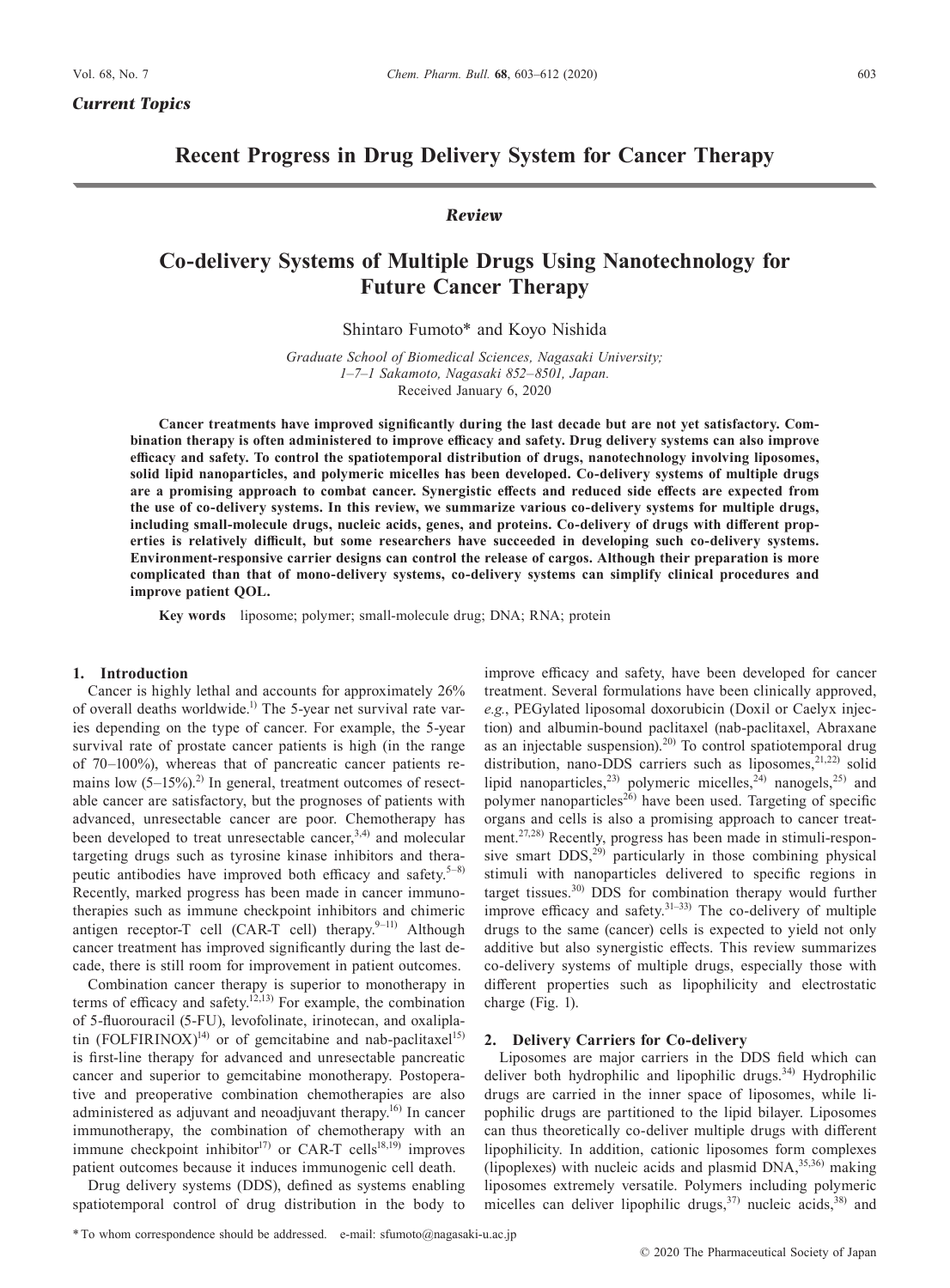genes.39) Hydrophilic drugs can be conjugated with polymers as polymeric prodrugs.40)

Drug release is an important issue because drugs are generally inactive before dissociation from carriers. The utilization



tems

of environment-responsive mechanisms<sup>41–43)</sup> and supramolecular chemistry such as polyrotaxanes are useful strategies to control drug release. $44,45$ ) Nanogels are promising carriers that deliver both lipophilic and hydrophilic drugs,  $46,47$  and nucleic acids.48) The release of drugs from nanogels can be controlled by various environmental changes, including pH, temperature, redox state, and enzymes. $49$  However, the release profiles of multiple drugs from single carriers may differ due to the different drug properties. Synchronized biodistribution and release profiles of multiple drugs are preferable to achieve synergistic effects. It may be possible to select carriers depending on the cargo properties. The requirements for carriers in co-delivery systems are summarized in Fig. 2.

# **3. Co-delivery of Multiple Small-Molecule Drugs**

Among the various combinations of anticancer drugs, 5-FU and oxaliplatin combined with folinic acid (a 5-FU enhancer), known as FOLFOX, are commonly used as adjuvant chemotherapy for colorectal cancer and stage IV recurrent colorectal cancer.<sup>50,51)</sup> In combination therapy, multiple drugs with different mechanisms of action are used to increase efficacy and decrease the severity of side effects. An appropriate co-delivery strategy is essential in combination therapy, but the dosage schedule (regimen) for co-delivery systems is simpler than that for combination therapy. Therefore, not only can efficacy Fig. 1. Chemical Structures of Anticancer Drugs for Co-delivery Sys-<br>that for combination therapy. Therefore, not only can efficacy<br>and safety be improved, but the patient burden can also be re-



Fig. 2. Requirements for Tumor-Targeting Co-delivery Systems Specific points for co-delivery systems are indicated by asterisks (\*).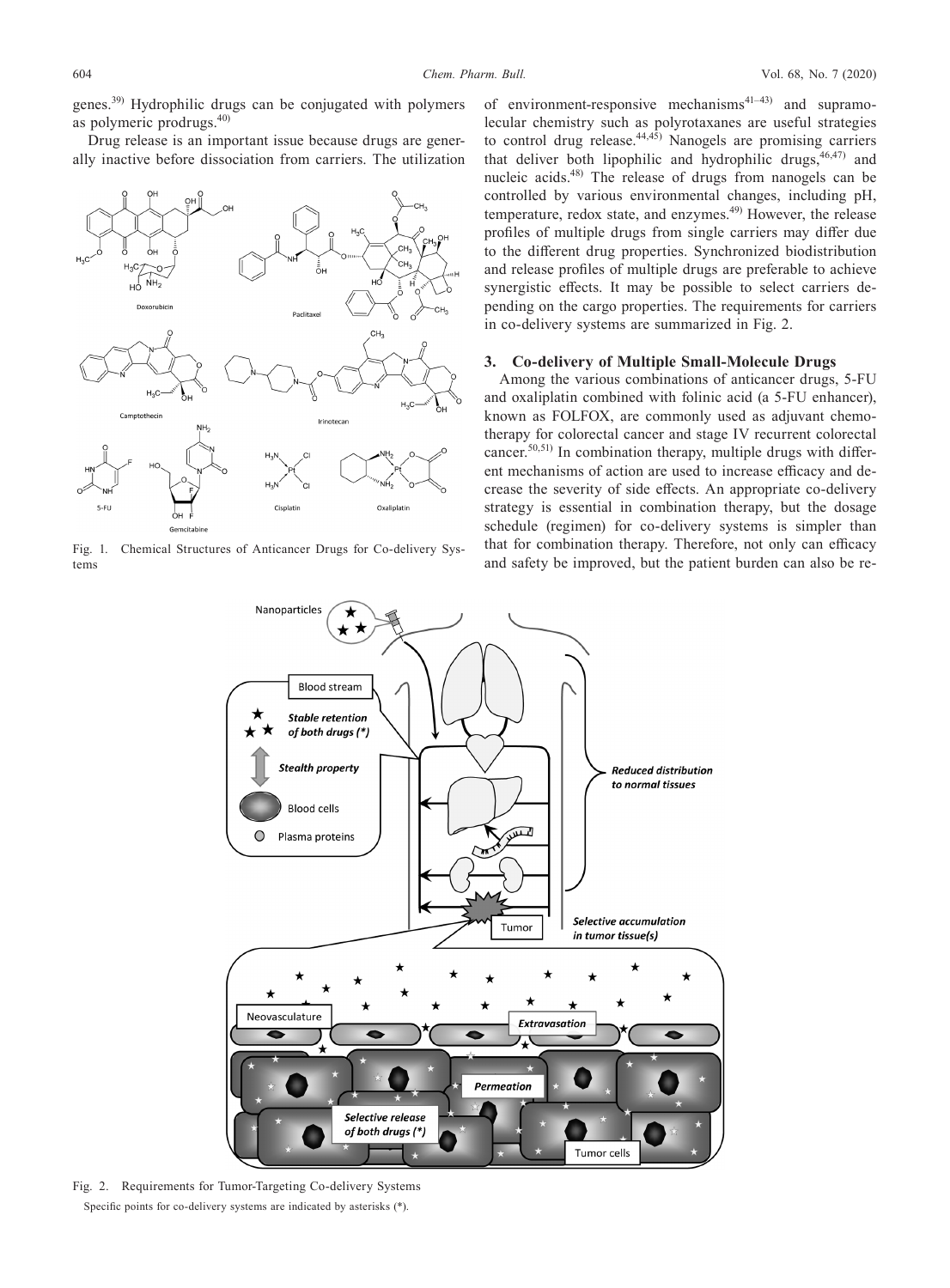duced with the use of co-delivery systems. Although combinations in co-delivery systems generally correspond to the multiple agents used in combination chemotherapy, there is also the potential for unique combinations. In many cases, at least one potent drug is chosen as an element of the combination. The other elements are chosen from among potent agents with different mechanisms and drugs or natural products contributing to the efficacy of chemotherapy. Doxorubicin, paclitaxel, camptothecin, and 5-FU are often chosen as anticancer drugs, and common combination groups are shown in Table 1.

Doxorubicin is an inhibitor of topoisomerase II, RNA polymerase, *etc.* and induces apoptosis.<sup>52)</sup> Doxorubicin alone is effective in treating malignant lymphoma, lung cancer, gastrointestinal cancer (gastric cancer, bile duct cancer, liver cancer, colorectal cancer, *etc.*), breast cancer, bladder tumors, and osteosarcoma. Doxorubicin is sparingly water soluble, and its partition coefficient ( $log P$  value) is 1.27.<sup>53)</sup> Several groups have developed co-delivery systems of doxorubicin with camptothecin or its derivatives. Camptothecin is a lipophilic inhibitor of topoisomerase I. Tai *et al.* synthesized a PEGylated polymeric prodrug of camptothecin<sup>54)</sup> which forms nanoparticles with doxorubicin in water due to the hydrophobicity of the camptothecin moiety, similar to polymeric micelles. The nanoparticle diameter was about 50 nm, which was suitable for passive targeting *via* the enhanced permeability and retention (EPR) effect.<sup>55)</sup> In a lung tumor xenograft model, the co-delivery system exerted anticancer effects superior to those of the polymeric prodrug alone, indicating the usefulness of co-delivery.

Gao *et al.* reported a similar co-delivery system, which was a PEGylated camptothecin polymeric prodrug with a reduction- and pH-responsive design.<sup>56)</sup> That polymeric prodrug formed polymeric micelles with diameters of approximately 70 nm with doxorubicin. The redox-responsive release of camptothecin and pH-responsive release of doxorubicin were demonstrated. Among other camptothecin derivatives, Zhang *et al.* synthesized an amphiphilic, pH-responsive PEGylated doxorubicin prodrug that formed nanoparticles with hydrophobic 10-hydroxycamptothecin.57) That co-delivery system suppressed cancer cell growth more efficiently than the physical mixture of the doxorubicin prodrug and 10-hydroxycamptothecin, indicating the advantages of co-delivery. Wang *et al.* developed a water-in-oil-in-water (w-o-w) emulsion of doxorubicin and irinotecan using polylactide-*co*-glycolide (PLGA), the detergent Pluronic F127, hyaluronic acid, and chitosan-Pluronic F127.58) Irinotecan is a prodrug of the active metabolite SN-38, a camptothecin derivative, and irinotecan was encapsulated in the oil core of the emulsion.

Hyaluronic acid is often utilized as a moiety targeting CD44, which is overexpressed in cancer stem-like cells. Although drug loading increased particle size, the diameters of nanoparticles containing both doxorubicin and irinotecan were less than 70 nm. This system exhibited strong antitumor effects in a human breast tumor model. As examples of other combinations, Han *et al.* developed amphiphilic dendrimerbased nanomicelles about 70 nm in diameter to deliver doxorubicin and  $5$ -FU.<sup>59)</sup> Chen's group formulated  $100-160$ -nm pH-sensitive liposomes co-loaded with doxorubicin and the molecular-targeting drug imatinib with folate moieties. $60$  He *et al.* developed a mesoporous silica–liposome hybrid system carrying doxorubicin and the molecular-targeting drug

erlotinib.61) The diameter of the silica core was 80 nm, and it was coated with an approximately 8-nm lipid layer. Cryotransmission electron microscopic images showed that complexes consisting of several particles were formed. Lakkadwala *et al.* investigated transferrin and penetratin dual-functionalized liposomes with diameters of 180 nm encapsulating doxorubicin and erlotinib.62)

Not only anticancer drugs but also natural products have been used as co-delivery partners. Among them, curcumin is an attractive natural product to improve chemosensitivity, chemoresistance, and chemoprotection.63,64) Curcumin is a lipophilic compound with a  $log P$  value of 3.<sup>65)</sup> Zhang *et al.* synthesized a pH-sensitive amphiphilic polymer that formed nanoparticles 100 nm in diameter containing doxorubicin and curcumin.66) We also developed polymer-assisted PEGylated lipid-calcium carbonate nanoparticles encapsulating doxorubicin and curcumin with diameters of  $100 \text{ nm}$ .<sup>67)</sup> Chen *et al.* synthesized a cyclodextrin-based amphiphilic polymer allowing ratiometric mixing of doxorubicin, camptothecin, and curcumin.68) That polymer formed relatively large 150-nm micelles. On the other hand, Tao's group synthesized an amphiphilic polymer to carry doxorubicin and the lipophilic drug disulfiram,<sup>69)</sup> which is used to treat alcohol abuse. The anticancer effects of disulfiram are not dependent on acetaldehyde dehydrogenase inhibition but rather target nuclear protein localization 4 (NPL4).<sup>70,71)</sup> Particle sizes are dependent on the nature of doxorubicin partners and range from 50 nm to 180 nm.

Paclitaxel is a highly lipophilic ( $log P$  value = 7.4) stabilizer of microtubules and inhibitor of cell division.72) Injectable Taxol, the clinically available form of paclitaxel, is an ethanol solution containing the nonionic detergent polyoxyethylated castor oil. Therefore, co-delivery systems that can encapsulate both hydrophilic and lipophilic drugs are candidates for combination with paclitaxel. Wang *et al.* used double (w/o/w) emulsions with PEG–PLGA to encapsulate paclitaxel and doxorubicin.73) The particle size of the double emulsions was greater than 200 nm and therefore the particles were relatively large. Zhu *et al.* developed folate-modified polymersomes using a polycaprolactone (PCL)–PEG–PCL triblock copolymer, which also had a particle size greater than  $200 \text{ nm}^{74}$ . Alginate/calcium carbonate nanoparticles containing paclitaxel and doxorubicin developed by Wu *et al.* had a diameter of 150 nm.75) Therefore, it seems difficult to reduce the size of these nanoparticles to less than 100 nm for the combination of paclitaxel and doxorubicin.

Since the gemcitabine and nab-paclitaxel combination is currently first-line therapy for advanced and unresectable pancreatic cancers, this combination is reasonable for co-delivery. However, gemcitabine is more water soluble than doxorubicin, and thus it may be more difficult to encapsulate both paclitaxel and gemcitabine into single particle. Meng *et al.* successfully encapsulated paclitaxel and gemcitabine using mesoporous silica nanoparticles coated with lipids, $76$  in which gemcitabine was partitioned in mesoporous silica nanoparticles, and paclitaxel was partitioned in the lipid layer. The resulting particle size was 75 nm. Zhang *et al.* entrapped paclitaxel and gemcitabine into lipid/calcium phosphate  $(LCP)$ , $^{77}$ ) which was originally developed by Huang's group.<sup>78,79)</sup> In LCP, gemcitabine was entrapped in the calcium phosphate core, and paclitaxel was partitioned in the lipid layer. The par-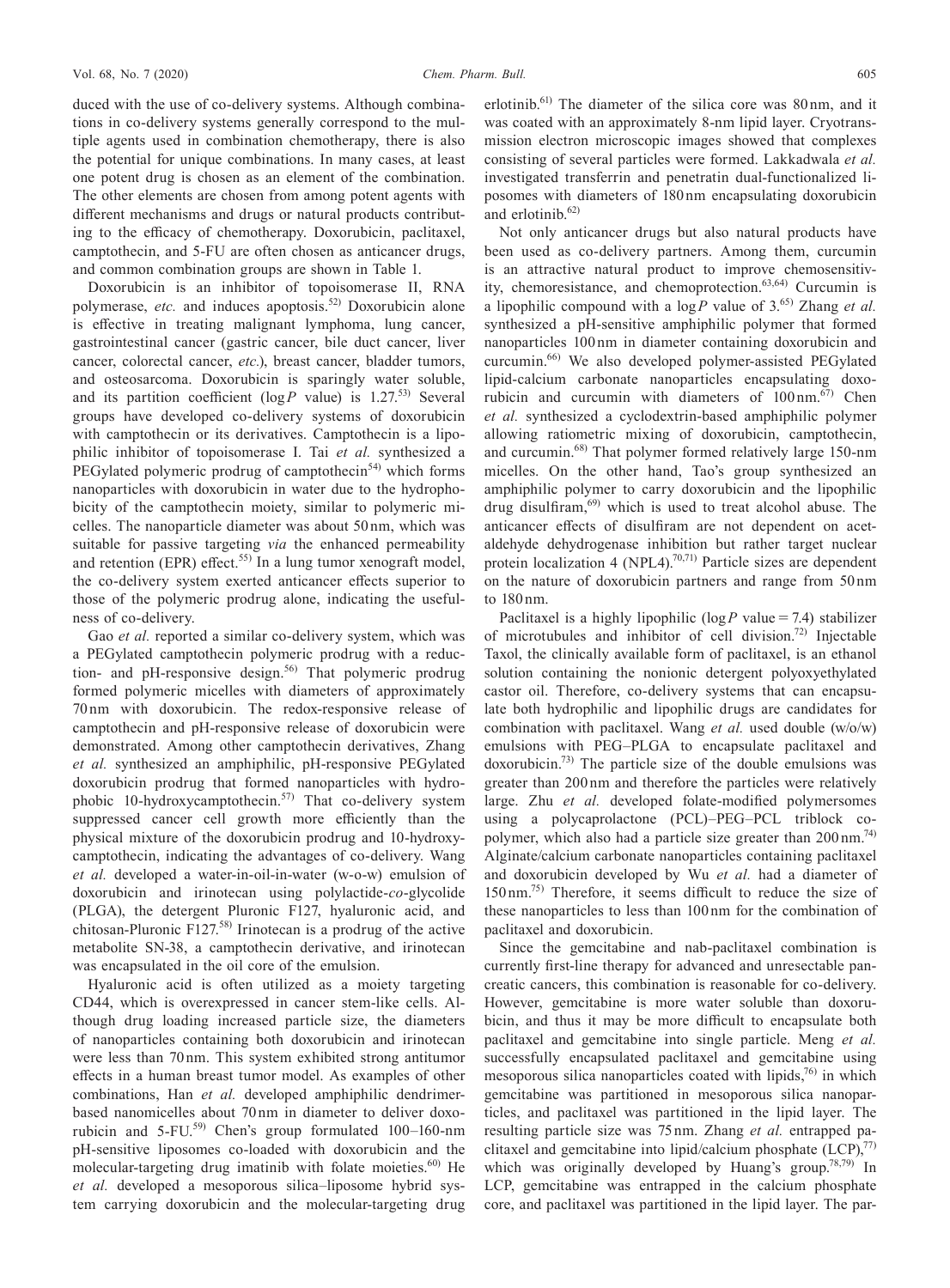| Ref.               | 54                                                                                      | 56                                                                     | 57                                                           | 58                                                                                                      | 59                                                            | 60                                                                                                      | 5                                                                                                       | 66                                                                                                      | 67                                                                         | 73                               | 74                                                                                                      | 75                                      | $76\,$                                                        | 77                                                                                      | 80                                                            | $\overline{\infty}$                                                                    | 82                                                                                                      | 83                                                                                                      | 86                                                                         | 78                                                                                     | $8\,$                                                                                  | $\overline{9}$                                                | 92                                     |  |
|--------------------|-----------------------------------------------------------------------------------------|------------------------------------------------------------------------|--------------------------------------------------------------|---------------------------------------------------------------------------------------------------------|---------------------------------------------------------------|---------------------------------------------------------------------------------------------------------|---------------------------------------------------------------------------------------------------------|---------------------------------------------------------------------------------------------------------|----------------------------------------------------------------------------|----------------------------------|---------------------------------------------------------------------------------------------------------|-----------------------------------------|---------------------------------------------------------------|-----------------------------------------------------------------------------------------|---------------------------------------------------------------|----------------------------------------------------------------------------------------|---------------------------------------------------------------------------------------------------------|---------------------------------------------------------------------------------------------------------|----------------------------------------------------------------------------|----------------------------------------------------------------------------------------|----------------------------------------------------------------------------------------|---------------------------------------------------------------|----------------------------------------|--|
| Evaluations        | In vitro release, in vitro uptake, in vivo biodistribution, in vivo anti-tumor efficacy | In vitro release, cell viability, in vitro uptake, blood compatibility | In vitro release, in vitro uptake, cell viability, apoptosis | In vitro release, in vitro uptake, cell viability, in vivo anti-tumor efficacy, in vivo biodistribution | In vitro release, cell viability, in vivo anti-tumor efficacy | In vitro release, in vitro uptake, cell viability, in vivo biodistribution, in vivo anti-tumor efficacy | In vitro release, in vitro uptake, cell viability, in vivo biodistribution, in vivo anti-tumor efficacy | In vitro release, in vitro uptake, cell viability, in vivo biodistribution, in vivo anti-tumor efficacy | In vitro release, in vitro uptake, cell viability, in vivo biodistribution | In vitro release, cell viability | In vitro release, in vitro uptake, cell viability, in vivo biodistribution, in vivo anti-tumor efficacy | In vitro release, cell viability        | In vitro release, cell viability, in vivo anti-tumor efficacy | In vitro release, in vitro uptake, in vivo biodistribution, in vivo anti-tumor efficacy | In vitro release, cell viability, in vivo anti-tumor efficacy | In vitro release, cell viability, in vivo biodistribution, in vivo anti-tumor efficacy | In vitro release, in vitro uptake, cell viability, in vivo biodistribution, in vivo anti-tumor efficacy | In vitro release, in vitro uptake, cell viability, in vivo biodistribution, in vivo anti-tumor efficacy | In vitro release, in vitro uptake, cell viability, in vivo biodistribution | In vitro release, cell viability, in vivo biodistribution, in vivo anti-tumor efficacy | In vitro release, cell viability, in vivo biodistribution, in vivo anti-tumor efficacy | In vitro release, cell viability, in vivo anti-tumor efficacy | In vitro release, cell viability       |  |
| Release mechanisms | Physical degradation (Dox),<br>Esterase (CPT)                                           | Redox (CPT)<br>pH (Dox),                                               | Physical degradation (HCPT)<br>pH (Dox),                     | Hq                                                                                                      | Flq                                                           | Eq                                                                                                      | Eq                                                                                                      | Eq                                                                                                      | $\mathbb{H}$                                                               | Hq                               | Flq                                                                                                     | pH (Theoretical)                        | Hq                                                            | pH (GEM monophosphate)                                                                  | Hq                                                            | Flq                                                                                    | Redox (PTX, theoretical)                                                                                | $\mathbb{H}^{\mathbf{d}}$                                                                               | Redox                                                                      | Physical release                                                                       | Physical release                                                                       | Physical release                                              | pH, redox                              |  |
| Particle size      | $30 - 65$ nm                                                                            | $70 \text{ nm}$                                                        | $90 - 120$ nm                                                | $63 \text{ nm}$                                                                                         | $69 \text{ nm}$                                               | $100 - 160$ nm                                                                                          | $100 \,\mathrm{nm}$                                                                                     | $100 \,\mathrm{nm}$                                                                                     | $100 \,\mathrm{nm}$                                                        | 240 nm                           | $220 \text{ nm}$                                                                                        | 150nm                                   | $75 \text{ nm}$                                               | $85 \text{ nm}$                                                                         | 220nm                                                         | $170 - 190$ nm                                                                         | 190nm                                                                                                   | 110nm                                                                                                   | $400 - 500$ nm<br>in length,<br>$180 - 225$<br>in width                    | $200$ nm                                                                               | 130nm                                                                                  | $90 \text{ nm}$                                               | 220nm                                  |  |
| Carriers           | PEGylated graft co-polymer                                                              | Polymer (POEGMA) with $\beta$ -cyclodextrin                            | PEGylated block co-polymer (PAMAM)                           | PLGA, Pluronic F127, chitosan, HA w/o/w emulsion                                                        | PAMAM-polylactide Amphiphilic dendrimer                       | Folate-modified PEGylated liposomes                                                                     | Mesoporous silica-liposome hybrid system                                                                | amphiphilic poly( <i>ß</i> -amino ester)copolymer                                                       | Lipid-polyacrylic acid-calcium carbonate nanoparticle                      | PEG-PLGA w/o/w emulsion          | Folate-modified polymersomes                                                                            | Alginate/calcium carbonate nanoparticle | Lipid-coated mesoporous silica nanoparticle                   | cRGD-modified lipid/calcium carbonate nanoparticle                                      | Complex of cationic and anionic polymers                      | Folate-modified PEG-PLGA w/o/w emulsion                                                | Lipid/PLGA nanoparticle                                                                                 | TAT-modified solid lipid nanoparticle                                                                   | Self-assembled rod-shaped nano-micelle                                     | Liposome                                                                               | o/w emulsion                                                                           | PLGA-based w/o/w emulsion                                     | Self-assembled polymeric nanoparticle  |  |
| Cargos             | Dox, CPT polymeric<br>prodrug                                                           | CPT polymeric prodrug<br>Dox polymeric prodrug,                        | Dox polymeric prodrug,<br>HCPT                               | $Dox, CPT-11$                                                                                           | Dox, 5-FU                                                     | Dox, Imatinib                                                                                           | Dox, Erlotinib                                                                                          | Dox, Cur                                                                                                | Dox, Cur                                                                   | PTX, Dox                         | PTX, Dox                                                                                                | PTX, Dox                                | PTX, GEM                                                      | PTX, GEM monophosphate                                                                  | GEM polymeric prodrug<br>PTX polymeric prodrug,               | PTX, cisplatin                                                                         | PTX polymeric prodrug,<br>cisplatin                                                                     | PTX, cisplatin prodrug                                                                                  | CPT polymeric prodrug,<br>GEM prodrug                                      | CPT-11, oxaliplatin                                                                    | CPT-11, oxaliplatin                                                                    | 5-FU, oxaliplatin                                             | Cur polymeric prodrug<br>5-FU prodrug, |  |

Table 1. Co-delivery Systems Containing Small-Molecule Drugs Table 1. Co-delivery Systems Containing Small-Molecule Drugs

5-FU, 5-fluorouraeli; CPT, eamptothecin; CPT-11, irinotecan; Cur, eureumin; Dox, doxorubicin; GEM, gemeitabine; HA, hyaluronic acid; HCPT, hydroxycamptothecin; PLGA, poly(0,1-lactide-co-glycolide); PTX, paclitaxel. 5-FU, 5-fluorouracil; CPT, camptothecin; CPT-11, irinotecan; Cur, curcumin; Dox, doxorubicin; GEM, gemcitabine; HA, hyaluronic acid; HCPT, hydroxycamptothecin; PLGA, poly(D,L-lactide-*co*-glycolide); PTX, paclitaxel.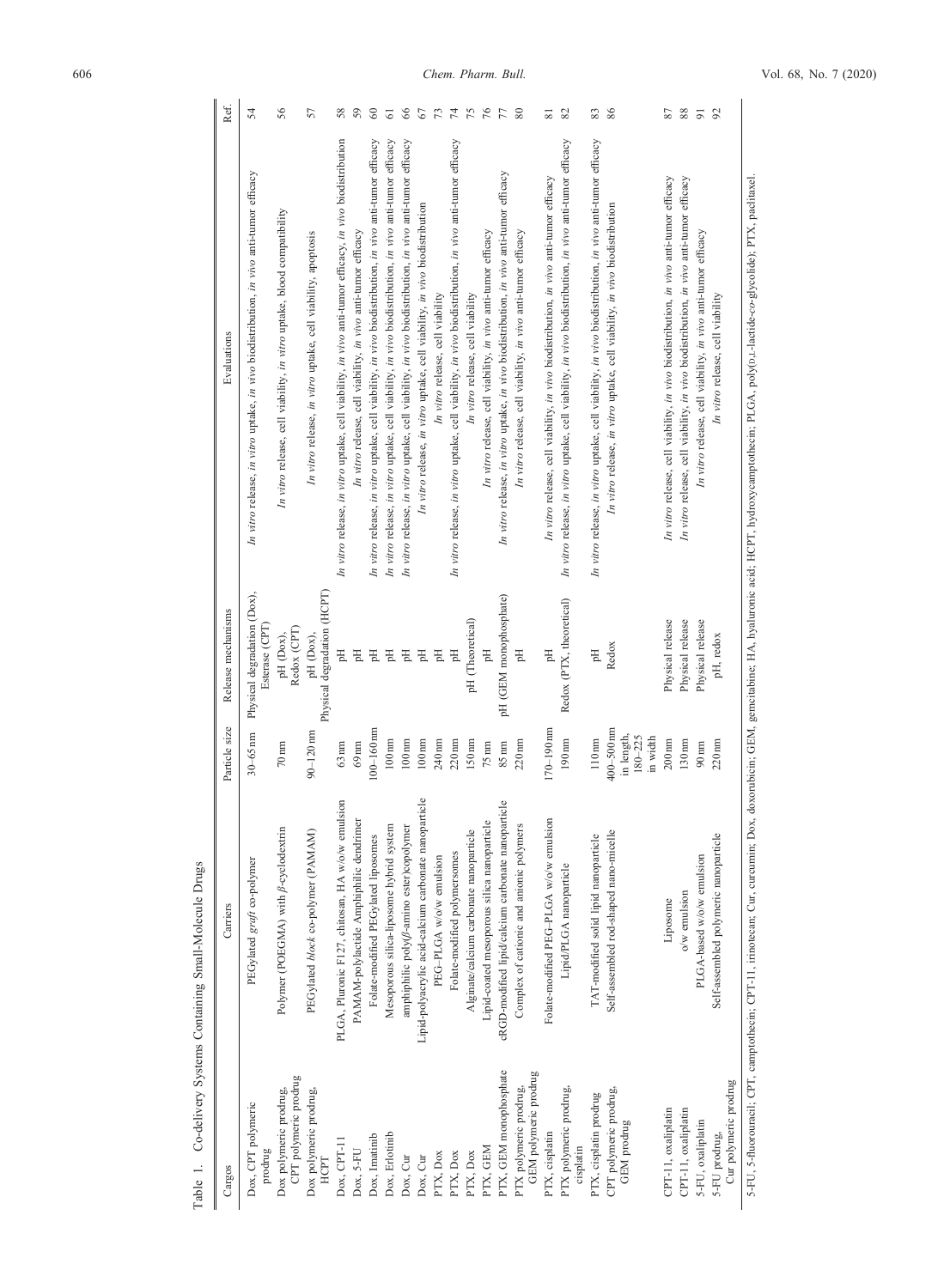Noh *et al.* synthesized polymeric prodrugs of paclitaxel and gemcitabine, which were poly-L-lysine–carboxylate paclitaxel and hyaluronic acid–gemcitabine, respectively.<sup>80)</sup> These two cationic and anionic polymers formed complexes *via* electrostatic interaction, resulting in the production of particles with diameter of greater than 200 nm. He *et al.* developed an amphiphilic folic acid-modified PEG–PLGA co-polymer that encapsulated paclitaxel and cisplatin based on a double-emulsion method.<sup>81)</sup> The particle size was 180 nm. Wang *et al.* developed lipid–polymer nanoparticles using an RGD peptide– modified s–s cleavable paclitaxel prodrug, lipids, PLGA, and cisplatin with a diameter of  $190 \text{ nm}$ .<sup>82)</sup> Cell-penetrating peptide TAT-modified solid lipid nanoparticles containing paclitaxel and an *α*-tocopherol succinate-modified cisplatin prodrug developed by Liu *et al.* were about 100 nm in diameter.<sup>83)</sup> Wang *et al.* used flavone baicalein to overcome multidrug resistance against paclitaxel and fabricated folate and hyaluronic acid dual-modified PLGA nanoparticles co-delivering paclitaxel prodrug and baicalein prodrug, with a diameter of 90 nm.<sup>84)</sup> Gupta *et al.* prepared solid lipid nanoparticles composed of paclitaxel and erlotinib which were 200 nm in diameter.<sup>85)</sup> Particle sizes of paclitaxel co-delivery systems  $(\geq 75-200 \text{ nm})$ tend to be larger than those of doxorubicin co-delivery systems.

The topoisomerase I inhibitor camptothecin has been combined with not only doxorubicin but also gemcitabine for co-delivery systems. Xu *et al.* synthesized a redox-sensitive PEGylated camptothecin- and gemcitabine-polymeric prodrug forming rod-shaped nanomicelles.<sup>86)</sup> The rod-shaped nanomicelles were approx. 400–500 nm in length and 180–225 nm in width. Zhang *et al.*'s co-delivery systems carried irinotecan and oxaliplatin.87,88) They formulated liposomes containing irinotecan hydrochloride and oxaliplatin, $87$  both of which are hydrophilic. Irinotecan was remote-loaded into oxaliplatin liposomes prepared using the ethanol injection method. The particle size was 200 nm. They also developed co-loaded o/w emulsions, in which both irinotecan and oxaliplatin were loaded inside an oil core.<sup>88)</sup> To encapsulate hydrophilic drugs in the oil core, they used the drug–phospholipid complex technique, with resulting particle size of 130 nm. The co-loaded emulsions had superior antitumor effects compared with the mixture of single-loaded emulsions. Wang's group synthesized a PEGylated polymeric prodrug of SN-38, which is an active metabolite of irinotecan.<sup>89)</sup> That prodrug encapsulated the hydrophobic hedgehog pathway inhibitor GDC-0449 to overcome multidrug resistance. Nanoparticle sizes were 40–80 nm. Xiao *et al.* encapsulated camptothecin and curcumin in PLGA nanoparticles with a diameter of approx. 200 nm.<sup>90)</sup>

5-FU, a water-soluble anticancer agent, is a DNA and RNA synthesis inhibitor. Handali *et al.* formulated a 3-hydroxybutyrate-*co*-3-hydroxyvalerate/PLGA-based w/o/w double emulsion containing 5-FU and oxaliplatin with a diameter of 90 nm.91) Sauraj *et al.* made a lipophilic 5-FU prodrug and formulated nanoparticles containing the 5-FU prodrug and a redox-sensitive curcumin prodrug which were 200 nm in diameter.92) Feng's group prepared PEGylated liposomes containing 5-FU and the autophagy inhibitor LY294002 with diameters of  $150 \text{ nm}$ .<sup>93)</sup>

Among other combinations, Jose *et al.* formulated lipo-

somes containing imatinib and the selective estrogen receptor modulator tamoxifen to treat breast cancer.<sup>94)</sup> Wang *et al.* encapsulated the multikinase inhibitor sorafenib and the flavonol antioxidant quercetin into RGD-modified lipid-PLGA nanoparticles for the treatment of hepatocellular carcinoma.<sup>95)</sup> Zhao *et al.* formulated chitosan nanoparticles containing gefitinib and the autophagy inhibitor chloroquine.<sup>96)</sup> Jeannot *et al.* formulated hyaluronan–poly(*γ*-benzyl-L-glutamate) block co-polymer micelles carrying gefitinib and the histone deacetylase inhibitor vorinostat (suberanilohydroxamic acid, SAHA).<sup>97)</sup> Chen *et al.* prepared PEGylated polylactic acid nanoparticles containing erlotinib and fedratinib to treat erlotinib-resistant non-small cell lung cancer.<sup>98)</sup> Nie *et al.* formulated star-shaped PLGA nanoparticles containing the proteasome inhibitor bortezomib and the microtubule stabilizer docetaxel.99)

# **4. Co-delivery of Nucleic Acids or Genes with Small-Molecule Drugs**

Nucleic acids and genes require delivery systems because they are too large to penetrate the plasma membrane. Small nucleic acids such as small interfering RNA (siRNA) and microRNA (miRNA) are utilized to regulate target gene expression, while genes such as plasmid DNA are utilized to express foreign genes. The molecular weight of siRNA and miRNA is 13–15 kDa and 6–7 kDa, respectively, whereas plasmid DNA molecules are huge (3000–7000 kDa) in comparison. There are other differences between small RNA and plasmid DNA, *i.e.*, the presence of a hydroxyl group and capability for chemical synthesis. In general, however, delivery systems for RNA and DNA are constructed using electrostatic interaction, which is based on their common nature (polyanion). Thus, strategies for co-delivery systems of nucleic acids and genes with small-molecule drugs are dependent on the small-molecule drugs selected. Co-delivery systems of nucleic acids and genes with small-molecule drugs are summarized in Table 2.

It was reported that free doxorubicin increased the gene expression of the commercially available liposome Lipofectamine 2000/plasmid DNA complex approx. 20-fold in A549 cells and murine lung.100) Un *et al.* formulated a codelivery system of doxorubicin and plasmid DNA using cationic liposomes.101) After that, several systems delivering plasmid DNA and doxorubicin were developed, including supramolecular self-assembled oligoethylenimine-conjugated *β*-cyclodextrin and hyperbranched polymer (100–300 nm in size),102) cationic pullulan-*graft*-desoxycholic acid-*graft*polyethyleneimine (PEI) micelles  $(180 \text{ nm})$ ,<sup>103)</sup> hyperbranched PEI-graft-polyleucine (80–120 nm),<sup>104)</sup> redox-sensitive PEI*graft*-poly(*ε*-caprolactone) (220 nm),<sup>105)</sup> redox-sensitive polypeptide micelles (80–150 nm),<sup>106)</sup> pH-sensitive poly-β-aminoester nanoparticles  $(130-190 \text{ nm})$ ,<sup>107)</sup> and pH-sensitive mesoporous silica nanoparticles  $(270-330)$  nm).<sup>108</sup>

Reviewing the above, it appears difficult to prepare small nanoparticles of less than 100 nm with plasmid DNA encapsulation. On the other hand, small RNA such as siRNA and miRNA have also been co-delivered with doxorubicin, including a pH-sensitive folate-modified PEI-based doxorubicin conjugate (120 nm),<sup>109)</sup> oligoethyleneimine-based hyperbranched polymer/hyperbranched polyglycerol (200 nm),<sup>110)</sup> polyethylenimine-based pH-sensitive polymer  $(80 \text{ nm})$ ,<sup>111)</sup> and lipid/calcium carbonate nanoparticles  $(100 \text{ nm})$ .<sup>112)</sup> Therefore,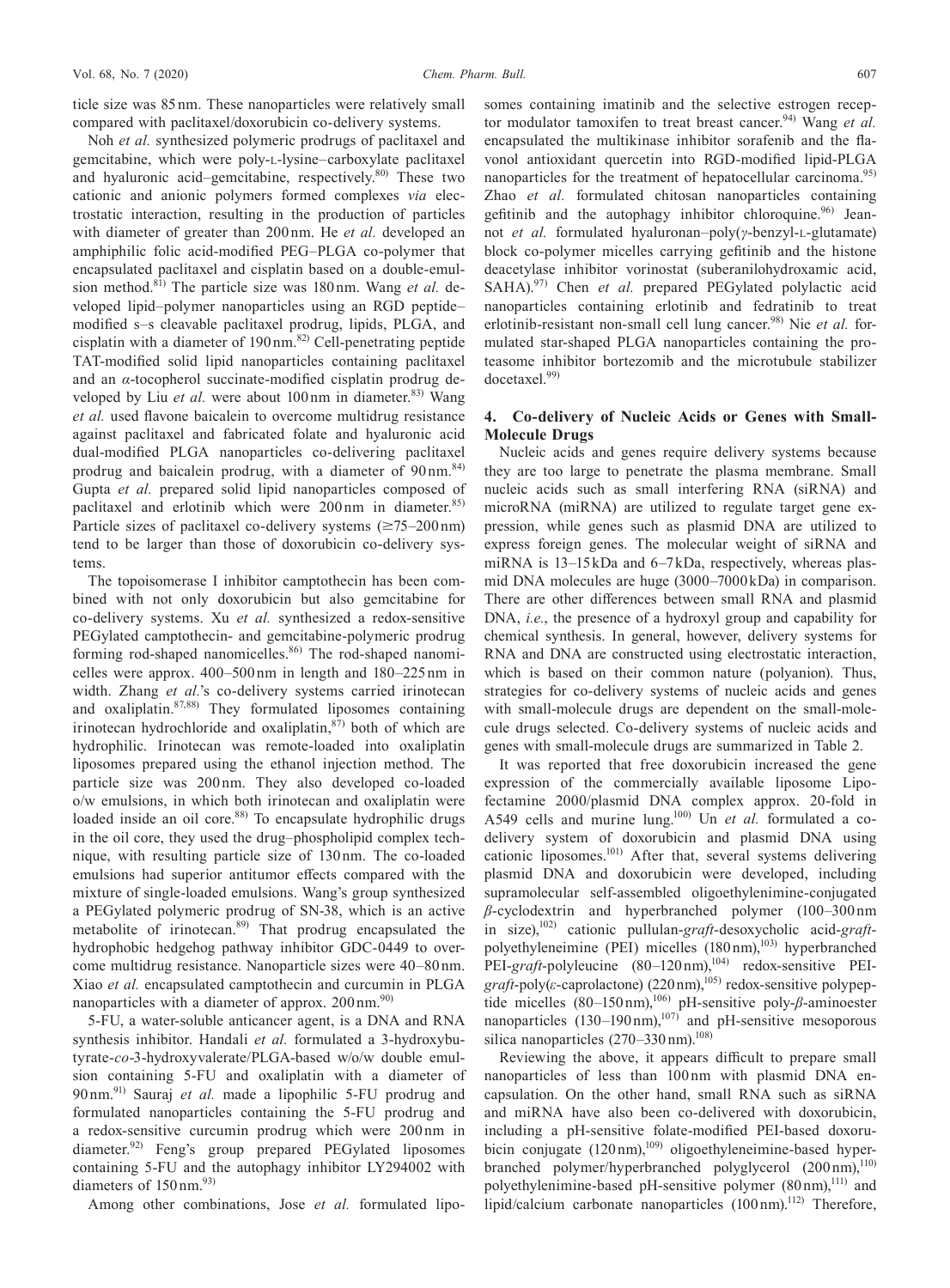Table 2. Co-delivery Systems Containing Nucleic Acids or Genes with Small-Molecule Drugs

| Cargos<br>(small molecule<br>drugs) | Cargos<br>nucleic acids)<br>or genes) | Carriers                                                                                                      | Particle size       | Effect of cargos on<br>gene expression         | Ref. |
|-------------------------------------|---------------------------------------|---------------------------------------------------------------------------------------------------------------|---------------------|------------------------------------------------|------|
| Dox                                 | Plasmid DNA                           | PEGylated liposome                                                                                            | $105 \text{ nm}$    | Enhanced                                       | 101  |
|                                     |                                       | Supramolecular self-assembled oligoethylenimine-conjugated<br>$\beta$ -Cyclodextrin and hyperbranched polymer | $100 - 300$ nm      | Not tested                                     | 102  |
|                                     |                                       | Cationic pullulan-graft-desoxycholic acid-graft-polyethyleneimine (PEI) micelles                              | 180nm               | Not tested                                     | 103  |
|                                     |                                       | Hyperbranched PEI-graft-polyleucine                                                                           | $80 - 120$ nm       | Unchanged                                      | 104  |
|                                     |                                       | Redox-sensitive PEI-graft-poly( $\varepsilon$ -caprolactone)                                                  | $220 \,\mathrm{nm}$ | Not tested                                     | 105  |
|                                     |                                       | Redox-sensitive polypeptide micelles                                                                          | $80 - 150$ nm       | Not tested                                     | 106  |
|                                     |                                       | $pH$ -sensitive poly- $\beta$ -aminoester nanoparticles                                                       | $130 - 190$ nm      | Not tested                                     | 107  |
|                                     |                                       | pH-sensitive mesoporous silica nanoparticles                                                                  | 270-330 nm          | Not tested                                     | 108  |
|                                     | siRNA                                 | pH-sensitive folate-modified PEI-based doxorubicin conjugate                                                  | $120 \,\mathrm{nm}$ | Not tested                                     | 109  |
|                                     |                                       | Oligoethyleneimine-based hyperbranched polymer/hyperbranched polyglycerol                                     | $200 \,\mathrm{nm}$ | Not tested                                     | 110  |
|                                     |                                       | Polyethylenimine-based pH-sensitive polymer                                                                   | $80 \text{ nm}$     | Not tested                                     | 111  |
|                                     | $m$ <sub>RNA</sub>                    | Lipid/calcium carbonate nanoparticle                                                                          | 100nm               | Not tested                                     | 112  |
| <b>PTX</b>                          | Plasmid DNA                           | Folate-modified oligoethyleneimine-y-cyclodextrin conjugate                                                   | $70 - 110$ nm       | Enhanced (KB cells),<br>Unchanged (A549 cells) | 113  |
|                                     |                                       | pH-sensitive hyaluronic acid-modified solid lipid nanoparticle                                                | $110 - 160$ nm      | Not tested                                     | 114  |
|                                     | siRNA                                 | PDMAEMA-PCL-PDMAEMA polymer                                                                                   | $50 - 130$ nm       | Improved knockdown                             | 115  |
|                                     |                                       | PEGylated polyaspartic acid-modified PEI-polylactic acid nanoparticle                                         | $60 - 100$ nm       | Improved knockdown                             | 116  |
| <b>CPT</b>                          | Plasmid DNA                           | Redox- and pH-sensitive polymer                                                                               | $115 - 180$ nm      | Enhanced                                       | 117  |
| $5-FU$                              | siRNA                                 | Layered aluminum/magnesium hydroxide nanoparticle                                                             | $85 \,\mathrm{nm}$  | Improved knockdown                             | 119  |
| Docetaxel                           | Plasmid DNA                           | Redox-sensitive polymeric micelle                                                                             | $100 - 250$ nm      | Slightly decreased                             | 120  |
| Erlotinib                           | Plasmid DNA                           | Polyamidoamine dendrimers                                                                                     | 340-500 nm          | Slightly decreased                             | 121  |
| Methotrexate                        | Plasmid DNA                           | Hyperbranched poly(amido amine) polymer                                                                       | $200 \,\mathrm{nm}$ | Slightly decreased                             | 122  |
|                                     | Plasmid DNA                           | Transferrin-modified hyperbranched poly(amido amine) polymer                                                  | $180 - 240$ nm      | Slightly decreased                             | 123  |

5-FU, 5-fluorouracil; CPT, camptothecin; Dox, doxorubicin; PTX, paclitaxel.

small RNA-containing nanoparticles tend to have smaller particle size than plasmid DNA-containing ones. On the contrary, the effect of doxorubicin on RNA interference is still unclear since most researchers did not examine it. The incorporation of doxorubicin might have off-target effects, *i.e.*, nonspecific decreases in target protein expression.

Paclitaxel is also co-delivered with plasmid DNA and RNA. Zhao *et al.* demonstrated that co-delivery of paclitaxel with plasmid DNA *via* an oligoethyleneimine-*γ*-cyclodextrin conjugate enhanced gene expression, especially with folate ligand modification, in KB cells, whereas it did not enhance gene expression in  $A549$  cells.<sup>113)</sup> The particle sizes of the complexes were 70–110 nm. Yu *et al.* developed pH-sensitive hyaluronic acid-modified solid lipid nanoparticles carrying plasmid DNA and paclitaxel  $(110-160 \text{ nm})$  in diameter).<sup>114)</sup> For RNA delivery, Zhu *et al.* synthesized a PDMAEMA–PCL–PDMAEMA polymer containing vascular endothelial growth factor (VEGF) siRNA and paclitaxel, and the co-delivery improved VEGF knockdown efficiency (particle size,  $50-130 \text{ nm}$ ).<sup>115)</sup> Jin's group developed PEGylated polyaspartic acid-modified PEI– polylactic acid nanoparticles carrying survivin siRNA and paclitaxel  $(60-100 \text{ nm})$ .<sup>116)</sup> The co-delivery of survivin siRNA and paclitaxel exhibited synergistic effects on survivin knockdown.

Among other combinations, camptothecin was co-delivered with plasmid  $DNA^{117}$  and siRNA.<sup>118</sup> According to the reports, camptothecin seemed to enhance the transfection efficiency of both plasmid DNA and siRNA. Li *et al.* co-delivered 5-FU and Bcl-2 siRNA using layered aluminum/magnesium hydroxide nanoparticles in MCF-7 cells, which suppressed Bcl-2 protein expression more strongly than nanoparticles containing Bcl-2 alone.<sup>119)</sup> On the other hand, co-delivery of

plasmid DNA with docetaxel using redox-sensitive polymeric micelles slightly decreased the percentage of transfection in MCF-7 cells, while the combination inhibited *in vivo* tumor growth.120) Co-delivery of plasmid DNA with erlotinib using polyamidoamine dendrimers also slightly decreased the percentage of transfection of PC9 and H1975 cells.<sup>121)</sup> Similar results were obtained with the plasmid DNA and methotrexate combination using hyperbranched poly(amido amine) polymer.122,123) Thus, whether a synergistic effect is obtained in terms of transfection efficiency depends on the partner chemotherapeutic drugs.

There were various other attempts to improve transfection efficiency using small-molecule drugs. It is known that the steroidal antiinflammatory drug dexamethasone not only suppresses inflammation by transfection but also enhances gene expression.<sup>124)</sup> Co-delivery of dexamethasone also increased the transfection efficiency of lipopolyplexes using cationic liposomes and branched PEI.125) Dexamethasone–palmitate also enhanced transfection efficiency of lipid nanoparticles carrying mRNA.126) On the other hand, antioxidants also enhance transfection efficiency. The antioxidant trolox enhanced the transfection efficiency of lipoplexes *in vitro*. 127) Togashi *et al.* demonstrated that a vitamin E scaffold in ssPalm, which is a redox-sensitive ionizable lipid, had superior transfection efficiency of plasmid DNA compared with the myristoyl version of ssPalm.128) The *in vivo* transfection efficiency was further enhanced by co-delivery of dexamethasone–palmitate. We also demonstrated that the antioxidant edaravone enhanced lipofection in HepG2 cells.129) The cell toxicity of lipoplexes was reduced by edaravone. For *in vivo* application, we developed edaravone-loaded liposomes, decreasing the effective dose of edaravone.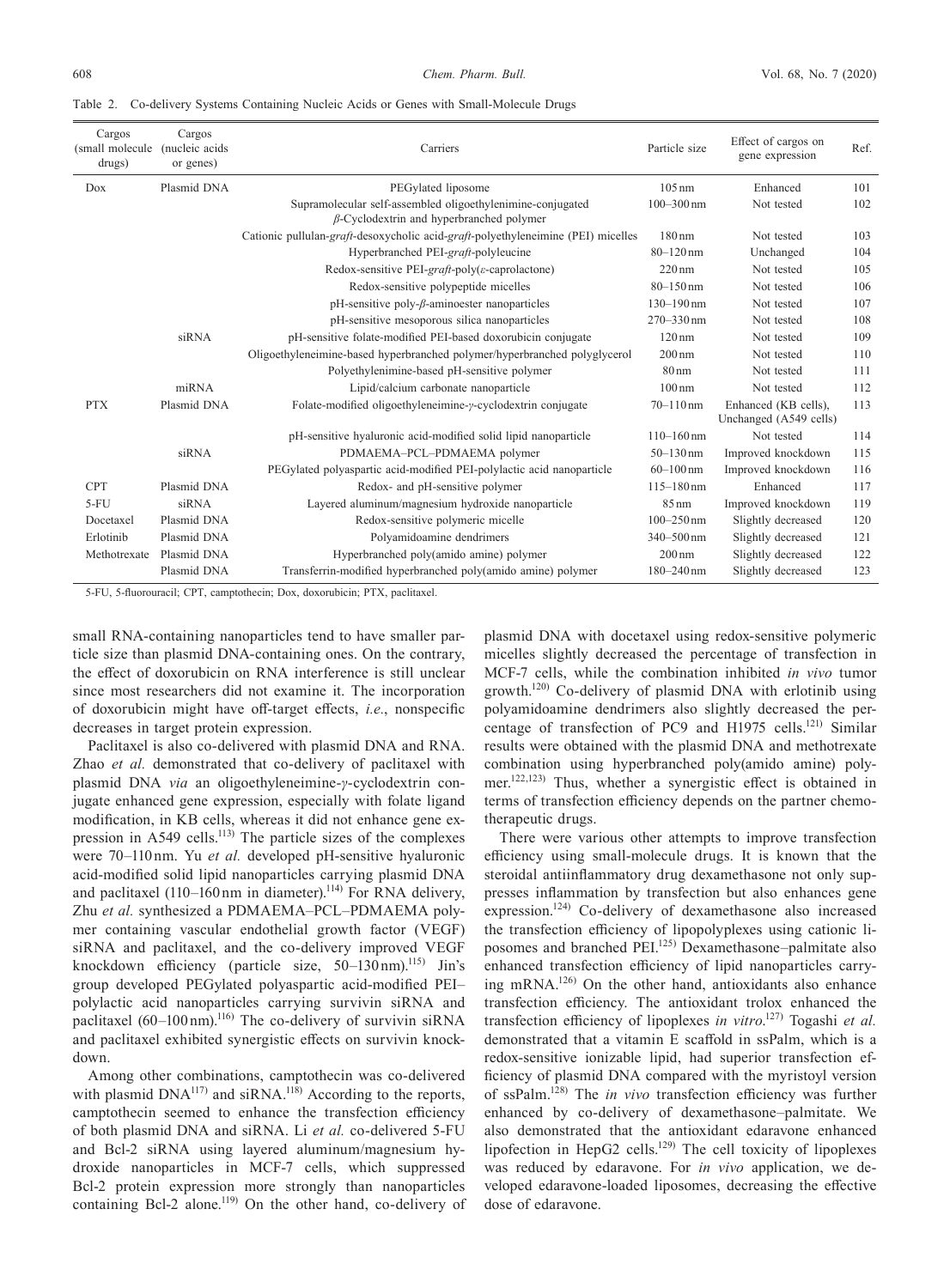#### **5. Co-delivery of Proteins with Small-Molecule Drugs**

The delivery of proteins is more complicated than that of nucleic acids since the nature of proteins is highly dependent on each protein type. There are several examples of codelivery systems for proteins. Wu *et al.* synthesized a folic acid-modified chitosan-based polymeric prodrug of doxorubicin complexed with recombinant interleukin-2 (IL-2).<sup>130)</sup> The particle size was 110–200 nm. The *in vitro* efficacy of IL-2 codelivery with doxorubicin was limited, while IL-2 co-delivery improved *in vivo* antitumor effects. Yin *et al.* developed a co-delivery system of a pH-sensitive doxorubicin polymeric prodrug with interferon-*γ* using thermosensitive nanoparticles  $(120-150 \text{ nm})$ .<sup>131)</sup>

However, there seems to be no reasonable theory for the co-delivery of cytokines with small-molecule anticancer drugs by incorporation into single nanoparticles. Co-delivery of the anti-epidermal growth factor receptor antibody cetuximab with paclitaxel using carbon-based nanodiamonds increased paclitaxel uptake.132) Such a combination, *i.e.*, delivery systems of small-molecule drugs using antibodies, are similar to antibody–drug conjugates.

On the other hand, Kim *et al.* demonstrated synergistic cytotoxic effects of the co-delivery of paclitaxel and caspase-3 protein using gold nanoparticle-stabilized nanocapsules  $(130-140 \text{ nm})$ <sup>133</sup> Similar combinations, *i.e.*, chitosan-based paclitaxel nanocapsules complexed with caspase-3 (190–220 nm) were also reported.<sup>134)</sup> The incorporation of paclitaxel and caspase-3 protein into a single nanoparticle seems to be reasonable since caspase-3 acts inside target cells. We developed a co-delivery system of superoxide dismutase with paclitaxel using RGD-modified lipid/calcium carbonate nanoparticles  $(130 \text{ nm})^{135}$  The combination of superoxide dismutase with paclitaxel had synergistic effects. Synchronized biodistribution of superoxide dismutase and paclitaxel by RGD-modified nanoparticles exhibited superior *in vivo* antitumor effects compared with the free combination and unmodified nanoparticles.

#### **6. Preparation Methods for Co-delivery Systems**

Preparation methods for nanoparticles delivering multiple drugs are slightly complicated compared with single-drug formulations. Encapsulating drugs with different properties generally requires more than two steps (for example, the double-emulsion method, remote-loading method, and complex formation). Formation of self-assembled nanocarriers using a polymeric prodrug may require only one step, although the synthesis of polymeric prodrugs is cumbersome. However, the ethanol (alcohol) injection method makes preparation simple, *i.e.*, with real one-step formation such as lipid nanoparticles. We applied the ethanol injection method to the formation of polymer-assisted lipid-coated calcium carbonate nanoparti $cles.67,135)$  This preparation method is simpler than that for the similar nanoparticle LCP, where hydration of a lipid film with a preformed calcium phosphate core is necessary.<sup>78,79)</sup>

It is generally difficult to prepare small nanoparticles of less than 100 nm in diameter. Conventional liposome preparation methods such as lipid film hydration and ethanol injection with standard mixing methods (stirring, pipetting, *etc.*) produce relatively large nanoparticles of around 100 nm or greater in diameter. Microfluidics is therefore a useful mixing method. Using microfluidics with ethanol injection allows the

Table 3. Advantages and Disadvantages of Co-delivery Systems

| Merits                       | Demerits                                                                    |
|------------------------------|-----------------------------------------------------------------------------|
| Synchronized biodistribution | Difficulty in synchronized drug release                                     |
| Synergistic effects          | Difficulty in reducing particle size                                        |
| Reducing side effects        | Complicated preparation                                                     |
|                              | Simplifying clinical procedures Difficulty in changing drug ratio in clinic |
| Improving quality of life    | Difficulty in reproducing complicated regimens                              |

production of small lipid nanoparticles of less than 50 nm in diameter such as limited-sized liposomes.<sup>136,137)</sup> Ethanol injection and microfluidic-based mixing combinations can theoretically be applied to our lipid/calcium carbonate nanoparticles since their formation is based on one-step mixing of alcohol and water phases.

### **7. Prospects for Co-delivery**

Table 3 summarizes the advantages and disadvantages of co-delivery systems. The main advantage is potential synergistic effects based on synchronized biodistribution and depending on the drug combination. Synergistic effects are also expected in the case of free-combination and multipledelivery system combination. However, the disposition of each drug/delivery system may differ. Theoretically, spatiotemporal biodistribution can be synchronized in co-delivery systems, although maintaining synchronized biodistribution of drugs with different properties is very difficult. Moreover, it is also difficult to reproduce complicated regimens such as FOLFIRI, where 5-FU is continuously infused for 2 d after 2-h infusion of levofolinate and irinotecan. In contrast, co-delivery systems can simplify treatment regimens, which is a major advantage for improving quality of life and simplifying clinical procedures.

A particle size of less than 200 nm is sufficiently small for use in highly permeable murine tumor models, $138,139$ ) but Cabral *et al.* reported that only 30-nm polymeric micelles penetrated poorly permeable pancreatic cancer, whereas polymeric micelles greater than 50 nm in diameter could not.<sup>140)</sup> The EPR effect works in rodents but not in humans based on clinical evidence. $141)$  Therefore, the target particle size has decreased from 200 nm to 50 nm over the past decade. Because the amount of cargo in a single 50-nm particle is 64-fold less than that in a 200-nm one, it is necessary to deliver 64-fold more of the smaller particles to achieve the same drug dose. This is known as the "particle size dilemma."

Immune cells can migrate into tumor tissues, and immunotherapy is therefore a reasonable strategy to attack tumors. In the near future, researchers will investigate the co-delivery of immune checkpoint inhibitors with immunostimulatory drugs. For anti-PD-1 antibodies, T cells are the target. However, there are few or no immunostimulatory drugs targeting T cells. Taking cell-to-cell communication into account, immunologic adjuvants such as Toll-like receptor agonists may be a useful strategy. In contrast, the target of anti-PD-L1 antibodies is PD-L1-positive cancer cells, and thus chemotherapy delivered to those cells may lead to target cell-selective immunogenic cell death. Such strategies have already been tested using an antibody-drug conjugate with doxorubicin,<sup>142)</sup> and co-delivery systems of anti-PD-L1 antibodies with chemotherapeutic agents will likely become available.

Recently, it has been revealed that cancer cell-derived ex-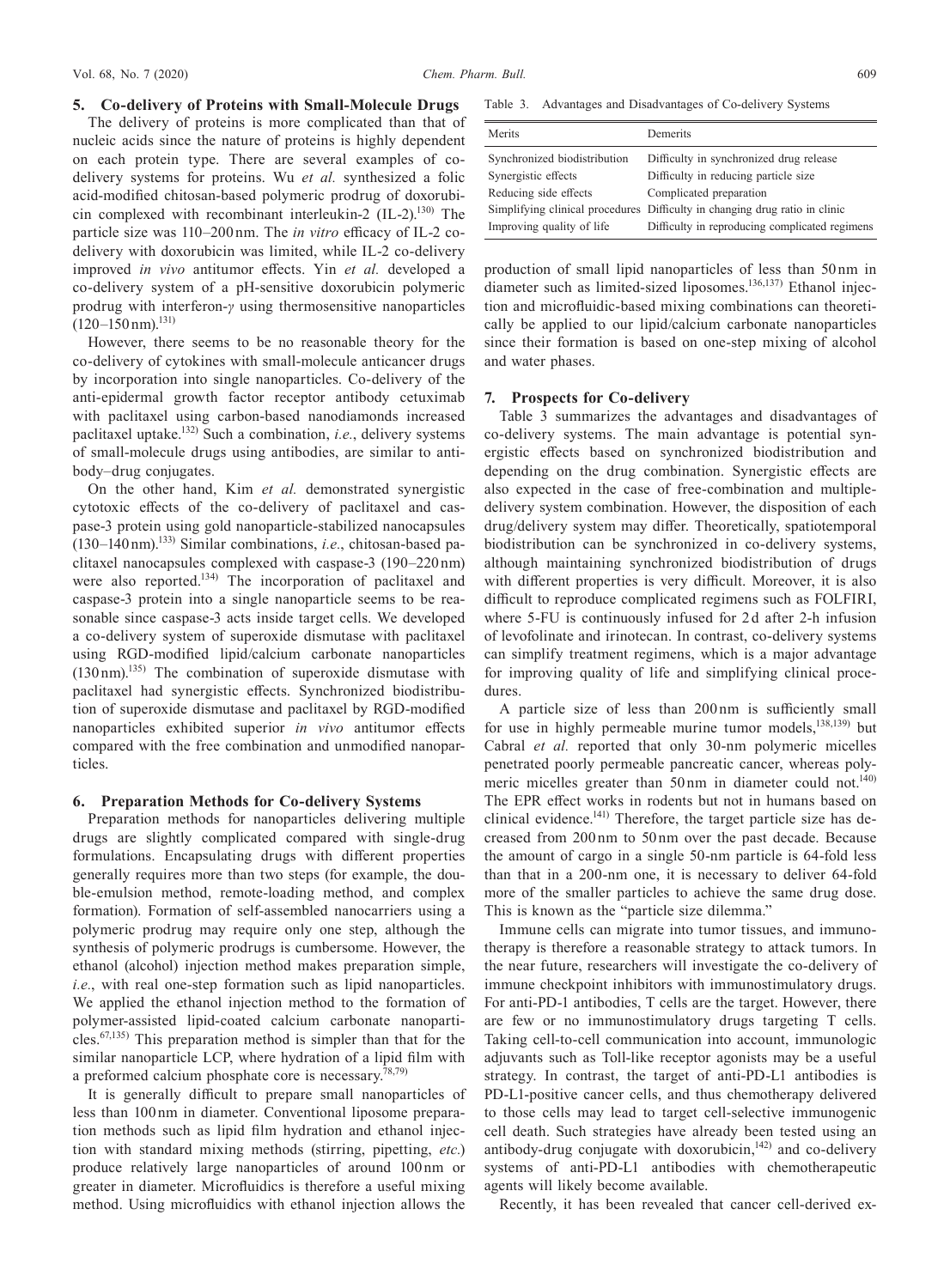tracellular vesicles (including exosomes) play a pivotal role in cancer immunity. Extracellular vesicles are expected to be useful DDS carriers,<sup>143)</sup> since cancer cell-derived ones are basically immunosuppressive.<sup>144)</sup> However, LATS1/2 doubledeficient cancer cells release immune-stimulating extracellular vesicles.145,146) The targets of immune-stimulating extracellular vesicles are immune cells such as dendritic cells, and therefore immunologic adjuvants are candidate cargos. Co-delivery systems of immunologic adjuvants with extracellular vesicles from LATS1/2 double-deficient cancer cells are promising. Immune cells such as macrophages, dendritic cells, and NK cells produce the exosomes attacking cancer cells.<sup>147)</sup> Sato et al. investigated hybrid exosomes with liposomes.<sup>148)</sup> Using such techniques, co-delivery of drugs using exosomes can be achieved.

Cells have also been used as DDS carriers.<sup>149)</sup> It was reported that *ex vivo* addition of a transforming growth factor *β* (TGF-*β*) receptor kinase inhibitor to NK cells resulted in drastic improvement of anticancer efficacy.<sup>150)</sup> Overall, various co-delivery systems can be expected in the future.

Not only the development but also the appropriate evaluation of DDS is important.<sup>151)</sup> Analyses of biodistribution,<sup>67,135)</sup> local disposition, $152-155$  interactions with blood components,<sup>156,157</sup>) and intracellular fate<sup>158)</sup> will help validate the usefulness of co-delivery systems and then improve them. Confirmation of the synergistic effects of co-delivered drugs is a particularly important issue. Appropriate evaluation of synergistic effects using a combination index<sup>159)</sup> is needed to conclude whether the effects are synergistic or additive.

#### **8. Conclusion**

Co-delivery systems of multiple drugs are a promising approach to treat cancer. Synergistic actions with decreased side effects are a main goal of co-delivery systems. Various combinations of drugs with different mechanisms of action are available, although the combinations do not always match clinical regimens. Co-delivery of drugs with different properties is relatively difficult, but some researchers have been able to create such co-delivery systems. New modalities such as nucleic acids, exosomes, and cells are also essentially compatible with co-delivery. We hope that advances in DDS will overcome cancer in the near future.

**Acknowledgments** This study was supported in part by MEXT/JSPS KAKENHI Grant No. JP18K12081.

**Conflict of Interest** The authors declare no conflict of interest.

#### **References**

- [1\) Dagenais G. R., Leong D. P., Rangarajan S.,](http://dx.doi.org/10.1016/S0140-6736(19)32007-0) *et al.*, *Lancet*, **395**, [785–794 \(2020\).](http://dx.doi.org/10.1016/S0140-6736(19)32007-0)
- [2\) Allemani C., Matsuda T., Di Carlo V.,](http://dx.doi.org/10.1016/S0140-6736(17)33326-3) *et al.*, *Lancet*, **391**, 1023– [1075 \(2018\).](http://dx.doi.org/10.1016/S0140-6736(17)33326-3)
- [3\) Morrison W. B.,](http://dx.doi.org/10.1111/j.1939-1676.2010.0590.x) *J. Vet. Intern. Med.*, **24**, 1249–1262 (2010).
- 4) Nygren P., *Acta Oncol.*, **40**[, 166–174 \(2001\).](http://dx.doi.org/10.1080/02841860151116204)
- [5\) Yazdi M. H., Faramarzi M. A., Nikfar S., Abdollahi M.,](http://dx.doi.org/10.1016/j.biopha.2017.09.088) *Biomed. Pharmacother.*, **95**[, 1556–1564 \(2017\).](http://dx.doi.org/10.1016/j.biopha.2017.09.088)
- [6\) Huang M., Shen A., Ding J., Geng M.,](http://dx.doi.org/10.1016/j.tips.2013.11.004) *Trends Pharmacol. Sci.*, **35**, [41–50 \(2014\).](http://dx.doi.org/10.1016/j.tips.2013.11.004)
- [7\) Buss N. A., Henderson S. J., McFarlane M., Shenton J. M., de](http://dx.doi.org/10.1016/j.coph.2012.08.001)  Haan L., *[Curr. Opin. Pharmacol.](http://dx.doi.org/10.1016/j.coph.2012.08.001)*, **12**, 615–622 (2012).
- [8\) Elgundi Z., Reslan M., Cruz E., Sifniotis V., Kayser V.,](http://dx.doi.org/10.1016/j.addr.2016.11.004) *Adv. Drug Deliv. Rev.*, **122**[, 2–19 \(2017\).](http://dx.doi.org/10.1016/j.addr.2016.11.004)
- [9\) Lee A., Sun S., Sandler A., Hoang T.,](http://dx.doi.org/10.1016/j.cbpa.2018.05.006) *Curr. Opin. Chem. Biol.*, **44**, [56–65 \(2018\).](http://dx.doi.org/10.1016/j.cbpa.2018.05.006)
- [10\) Holstein S. A., Lunning M. A.,](http://dx.doi.org/10.1002/cpt.1674) *Clin. Pharmacol. Ther.*, **107**, [112–122 \(2020\).](http://dx.doi.org/10.1002/cpt.1674)
- [11\) Ma S., Li X., Wang X., Cheng L., Li Z., Zhang C., Ye Z., Qian Q.,](http://dx.doi.org/10.7150/ijbs.34213)  *Int. J. Biol. Sci.*, **15**[, 2548–2560 \(2019\).](http://dx.doi.org/10.7150/ijbs.34213)
- [12\) Bayat Mokhtari R., Homayouni T. S., Baluch N., Morgatskaya E.,](http://dx.doi.org/10.18632/oncotarget.16723)  [Kumar S., Das B., Yeger H.,](http://dx.doi.org/10.18632/oncotarget.16723) *Oncotarget*, **8**, 38022–38043 (2017).
- [13\) Qin S. Y., Cheng Y. J., Lei Q., Zhang A. Q., Zhang X. Z.,](http://dx.doi.org/10.1016/j.biomaterials.2018.04.027) *Biomaterials*, **171**[, 178–197 \(2018\).](http://dx.doi.org/10.1016/j.biomaterials.2018.04.027)
- [14\) Yang F., Jin C., Fu D. L., Warshaw A. L.,](http://dx.doi.org/10.3748/wjg.v25.i23.2839) *World J. Gastroenterol.*, **25**[, 2839–2845 \(2019\).](http://dx.doi.org/10.3748/wjg.v25.i23.2839)
- [15\) Von Hoff D. D., Ervin T., Arena F. P.,](http://dx.doi.org/10.1056/NEJMoa1304369) *et al.*, *N. Engl. J. Med.*, **369**, [1691–1703 \(2013\).](http://dx.doi.org/10.1056/NEJMoa1304369)
- [16\) Klaiber U., Leonhardt C. S., Strobel O., Tjaden C., Hackert T.,](http://dx.doi.org/10.1007/s00423-018-1724-8)  Neoptolemos J. P., *[Langenbecks Arch. Surg.](http://dx.doi.org/10.1007/s00423-018-1724-8)*, **403**, 917–932 (2018).
- [17\) Kyi C., Postow M. A.,](http://dx.doi.org/10.2217/imt-2016-0002) *Immunotherapy*, **8**, 821–837 (2016).
- [18\) Wang L., Yao R., Zhang L., Fan C., Ma L., Liu J.,](http://dx.doi.org/10.1016/j.intimp.2019.01.010) *Int. Immunopharmacol.*, **70**[, 498–503 \(2019\).](http://dx.doi.org/10.1016/j.intimp.2019.01.010)
- 19) Xu J., Wang Y., Shi J., Liu J., Li Q., Chen L., *Oncol. Lett.*, **16**, 2063–2070 (2018).
- [20\) Wu D., Si M., Xue H. Y., Wong H. L.,](http://dx.doi.org/10.2147/IJN.S123437) *Int. J. Nanomedicine*, **12**, [5879–5892 \(2017\).](http://dx.doi.org/10.2147/IJN.S123437)
- [21\) Abu Lila A. S., Ishida T.,](http://dx.doi.org/10.1248/bpb.b16-00624) *Biol. Pharm. Bull.*, **40**, 1–10 (2017).
- 22) Oku N., *[Biol. Pharm. Bull.](http://dx.doi.org/10.1248/bpb.b16-00857)*, **40**, 119–127 (2017).
- [23\) Geszke-Moritz M., Moritz M.,](http://dx.doi.org/10.1016/j.msec.2016.05.119) *Mater. Sci. Eng. C*, **68**, 982–994 [\(2016\).](http://dx.doi.org/10.1016/j.msec.2016.05.119)
- [24\) Nishiyama N., Matsumura Y., Kataoka K.,](http://dx.doi.org/10.1111/cas.12960) *Cancer Sci.*, **107**, 867– [874 \(2016\).](http://dx.doi.org/10.1111/cas.12960)
- [25\) Sharma A., Garg T., Aman A., Panchal K., Sharma R., Kumar S.,](http://dx.doi.org/10.3109/21691401.2014.930745)  Markandeywar T., *[Artif. Cells Nanomed. Biotechnol.](http://dx.doi.org/10.3109/21691401.2014.930745)*, **44**, 165–177 [\(2016\).](http://dx.doi.org/10.3109/21691401.2014.930745)
- [26\) Mir M., Ahmed N., Rehman A. U.,](http://dx.doi.org/10.1016/j.colsurfb.2017.07.038) *Colloids Surf. B Biointerfaces*, **159**[, 217–231 \(2017\).](http://dx.doi.org/10.1016/j.colsurfb.2017.07.038)
- [27\) Kawakami S., Hashida M.,](http://dx.doi.org/10.1016/j.jconrel.2014.06.001) *J. Control. Release*, **190**, 542–555 [\(2014\).](http://dx.doi.org/10.1016/j.jconrel.2014.06.001)
- [28\) Hagimori M., Fuchigami Y., Kawakami S.,](http://dx.doi.org/10.1248/cpb.c17-00098) *Chem. Pharm. Bull.*, **65**[, 618–624 \(2017\).](http://dx.doi.org/10.1248/cpb.c17-00098)
- [29\) Liu D., Yang F., Xiong F., Gu N.,](http://dx.doi.org/10.7150/thno.14858) *Theranostics*, **6**, 1306–1323 [\(2016\).](http://dx.doi.org/10.7150/thno.14858)
- [30\) Fumoto S., Kawakami S.,](http://dx.doi.org/10.1248/bpb.b13-00703) *Biol. Pharm. Bull.*, **37**, 212–216 (2014).
- [31\) Qi S. S., Sun J. H., Yu H. H., Yu S. Q.,](http://dx.doi.org/10.1080/10717544.2017.1410256) *Drug Deliv.*, **24**, 1909–1926 [\(2017\).](http://dx.doi.org/10.1080/10717544.2017.1410256)
- [32\) Teo P. Y., Cheng W., Hedrick J. L., Yang Y. Y.,](http://dx.doi.org/10.1016/j.addr.2015.10.014) *Adv. Drug Deliv. Rev.*, **98**[, 41–63 \(2016\).](http://dx.doi.org/10.1016/j.addr.2015.10.014)
- [33\) Zununi Vahed S., Salehi R., Davaran S., Sharifi S.,](http://dx.doi.org/10.1016/j.msec.2016.11.073) *Mater. Sci. Eng. C*, **71**[, 1327–1341 \(2017\).](http://dx.doi.org/10.1016/j.msec.2016.11.073)
- [34\) Li M., Du C., Guo N., Teng Y., Meng X., Sun H., Li S., Yu P.,](http://dx.doi.org/10.1016/j.ejmech.2019.01.007)  Galons H., *[Eur. J. Med. Chem.](http://dx.doi.org/10.1016/j.ejmech.2019.01.007)*, **164**, 640–653 (2019).
- [35\) Felgner P. L., Gadek T. R., Holm M., Roman R., Chan H. W.,](http://dx.doi.org/10.1073/pnas.84.21.7413)  [Wenz M., Northrop J. P., Ringold G. M., Danielsen M.,](http://dx.doi.org/10.1073/pnas.84.21.7413) *Proc. Natl. Acad. Sci. U.S.A.*, **84**[, 7413–7417 \(1987\).](http://dx.doi.org/10.1073/pnas.84.21.7413)
- [36\) Hattori Y., Hara E., Shingu Y., Minamiguchi D., Nakamura A.,](http://dx.doi.org/10.1248/bpb.b14-00526)  [Arai S., Ohno H., Kawano K., Fujii N., Yonemochi E.,](http://dx.doi.org/10.1248/bpb.b14-00526) *Biol. Pharm. Bull.*, **38**[, 30–38 \(2015\).](http://dx.doi.org/10.1248/bpb.b14-00526)
- [37\) Li G., Liu J., Pang Y., Wang R., Mao L., Yan D., Zhu X., Sun J.,](http://dx.doi.org/10.1021/bm200372s)  *[Biomacromolecules](http://dx.doi.org/10.1021/bm200372s)*, **12**, 2016–2026 (2011).
- [38\) Oishi M., Nagasaki Y., Itaka K., Nishiyama N., Kataoka K.,](http://dx.doi.org/10.1021/ja044941d) *J. Am. Chem. Soc.*, **127**[, 1624–1625 \(2005\).](http://dx.doi.org/10.1021/ja044941d)
- [39\) Miyata K., Oba M., Nakanishi M., Fukushima S., Yamasaki Y.,](http://dx.doi.org/10.1021/ja804561g)  [Koyama H., Nishiyama N., Kataoka K.,](http://dx.doi.org/10.1021/ja804561g) *J. Am. Chem. Soc.*, **130**, [16287–16294 \(2008\).](http://dx.doi.org/10.1021/ja804561g)
- [40\) Shi L., Ding K., Sun X., Zhang L., Zeng T., Yin Y., Zheng H.,](http://dx.doi.org/10.1080/09205063.2016.1140502) *J. [Biomater. Sci. Polym. Ed.](http://dx.doi.org/10.1080/09205063.2016.1140502)*, **27**, 472–489 (2016).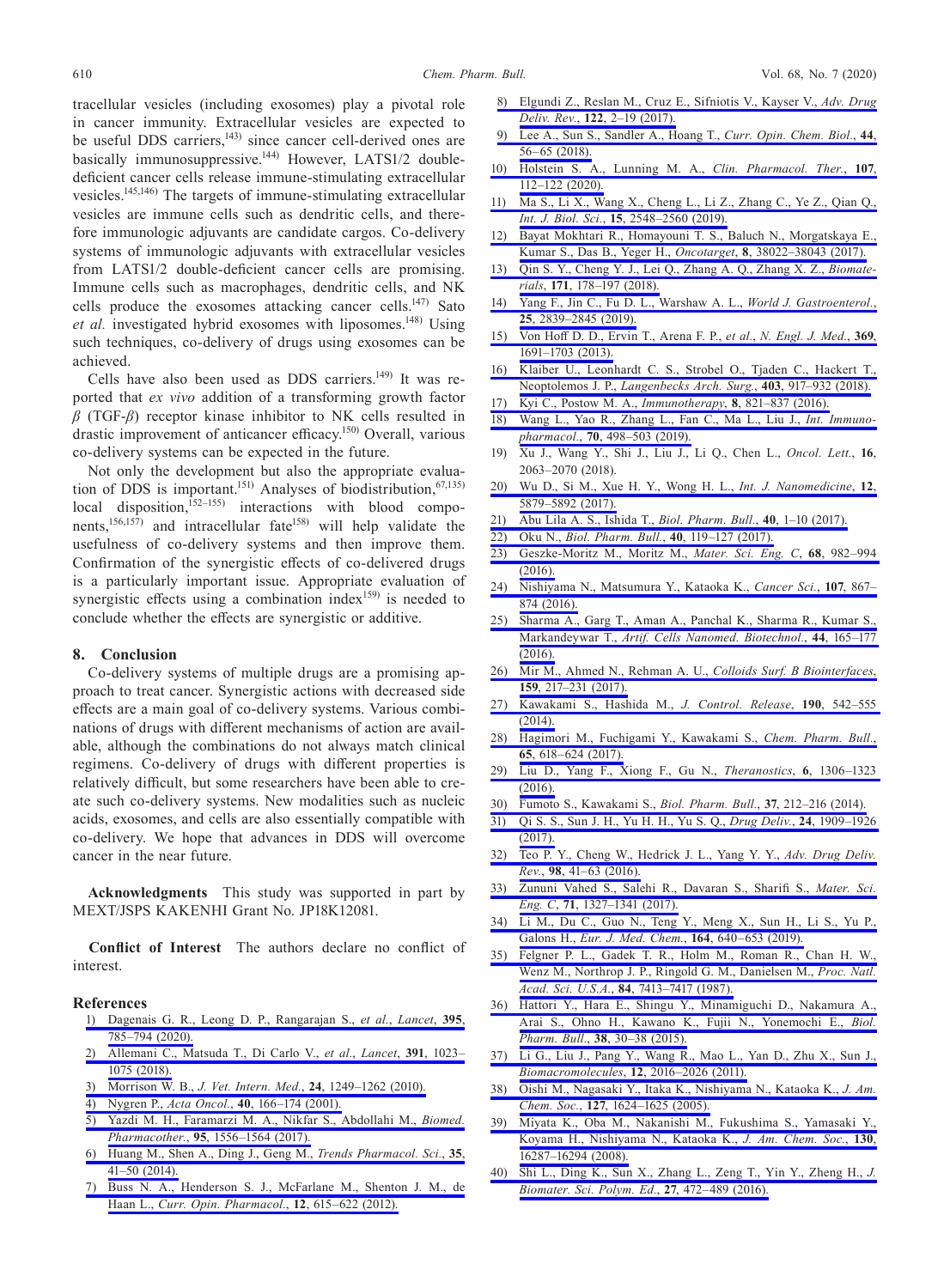- 41) Lee Y., Thompson D. H., *[Wiley Interdiscip. Rev. Nanomed. Nano](http://dx.doi.org/10.1002/wnan.1450)biotechnol.*, **9**[, e1450 \(2017\).](http://dx.doi.org/10.1002/wnan.1450)
- [42\) Oerlemans C., Bult W., Bos M., Storm G., Nijsen J. F., Hennink W.](http://dx.doi.org/10.1007/s11095-010-0233-4)  E., *Pharm. Res.*, **27**[, 2569–2589 \(2010\).](http://dx.doi.org/10.1007/s11095-010-0233-4)
- [43\) Bai S., Hou M., Shi X., Chen J., Ma X., Gao Y. E., Wang Y., Xue](http://dx.doi.org/10.1016/j.carbpol.2018.03.097)  [P., Kang Y., Xu Z.,](http://dx.doi.org/10.1016/j.carbpol.2018.03.097) *Carbohydr. Polym.*, **193**, 153–162 (2018).
- [44\) Webber M. J., Langer R.,](http://dx.doi.org/10.1039/C7CS00391A) *Chem. Soc. Rev.*, **46**, 6600–6620 (2017).
- 45) Li J., Loh X. J., *[Adv. Drug Deliv. Rev.](http://dx.doi.org/10.1016/j.addr.2008.02.011)*, **60**, 1000–1017 (2008).
- [46\) Pedrosa S. S., Gonçalves C., David L., Gama M.,](http://dx.doi.org/10.1002/mabi.201400135) *Macromol. Biosci.*, **14**[, 1556–1568 \(2014\).](http://dx.doi.org/10.1002/mabi.201400135)
- [47\) Sharma A., Garg T., Aman A., Panchal K., Sharma R., Kumar S.,](http://dx.doi.org/10.3109/21691401.2014.930745)  Markandeywar T., *[Artif. Cells Nanomed. Biotechnol.](http://dx.doi.org/10.3109/21691401.2014.930745)*, **44**, 165–177 [\(2016\).](http://dx.doi.org/10.3109/21691401.2014.930745)
- [48\) Ding F., Mou Q., Ma Y., Pan G., Guo Y., Tong G., Choi C. H. J.,](http://dx.doi.org/10.1002/anie.201711242)  Zhu X., Zhang C., *[Angew. Chem. Int. Ed.](http://dx.doi.org/10.1002/anie.201711242)*, **57**, 3064–3068 (2018).
- [49\) Huang D., Qian H., Qiao H., Chen W., Feijen J., Zhong Z.,](http://dx.doi.org/10.1080/17425247.2018.1497607) *Expert [Opin. Drug Deliv.](http://dx.doi.org/10.1080/17425247.2018.1497607)*, **15**, 703–716 (2018).
- [50\) Bender U., Rho Y. S., Barrera I., Aghajanyan S., Acoba J., Kavan](http://dx.doi.org/10.3747/co.26.5605)  P., *Curr. Oncol.*, **26** [\(Suppl. 1\), S43–S52 \(2019\).](http://dx.doi.org/10.3747/co.26.5605)
- [51\) Neugut A. I., Lin A., Raab G. T., Hillyer G. C., Keller D., O'Neil](http://dx.doi.org/10.1016/j.clcc.2019.01.005)  [D. S., Accordino M. K., Kiran R. P., Wright J., Hershman D. L.,](http://dx.doi.org/10.1016/j.clcc.2019.01.005)  *[Clin. Colorectal Cancer](http://dx.doi.org/10.1016/j.clcc.2019.01.005)*, **18**, 133–140 (2019).
- 52) Müller I., Niethammer D., Bruchelt G., *Int. J. Mol. Med.*, **1**, 491– 494 (1998).
- [53\) Wang Q., Ren T., Zhao J., Wong C. H., Chan H. Y. E., Zuo Z.,](http://dx.doi.org/10.1016/j.jpba.2019.112946) *J. [Pharm. Biomed. Anal.](http://dx.doi.org/10.1016/j.jpba.2019.112946)*, **178**, 112946 (2020).
- [54\) Tai W., Mo R., Lu Y., Jiang T., Gu Z.,](http://dx.doi.org/10.1016/j.biomaterials.2014.05.004) *Biomaterials*, **35**, 7194–7203 [\(2014\).](http://dx.doi.org/10.1016/j.biomaterials.2014.05.004)
- [55\) Maeda H., Wu J., Sawa T., Matsumura Y., Hori K.,](http://dx.doi.org/10.1016/S0168-3659(99)00248-5) *J. Control. Release*, **65**[, 271–284 \(2000\).](http://dx.doi.org/10.1016/S0168-3659(99)00248-5)
- [56\) Gao Y. E., Bai S., Ma X., Zhang X., Hou M., Shi X., Huang X.,](http://dx.doi.org/10.1016/j.colsurfb.2019.110428)  [Chen J., Wen F., Xue P., Kang Y., Xu Z.,](http://dx.doi.org/10.1016/j.colsurfb.2019.110428) *Colloids Surf. B Biointerfaces*, **183**[, 110428 \(2019\).](http://dx.doi.org/10.1016/j.colsurfb.2019.110428)
- [57\) Zhang Y., Xiao C., Li M., Chen J., Ding J., He C., Zhuang X.,](http://dx.doi.org/10.1002/mabi.201200441)  Chen X., *[Macromol. Biosci.](http://dx.doi.org/10.1002/mabi.201200441)*, **13**, 584–594 (2013).
- [58\) Wang H., Agarwal P., Zhao S., Xu R. X., Yu J., Lu X., He X.,](http://dx.doi.org/10.1016/j.biomaterials.2015.08.048) *Biomaterials*, **72**[, 74–89 \(2015\).](http://dx.doi.org/10.1016/j.biomaterials.2015.08.048)
- [59\) Han R., Sun Y., Kang C., Sun H., Wei W.,](http://dx.doi.org/10.1080/1061186X.2016.1207649) *J. Drug Target.*, **25**, [140–148 \(2017\).](http://dx.doi.org/10.1080/1061186X.2016.1207649)
- [60\) Chen Y., Cheng Y., Zhao P., Zhang S., Li M., He C., Zhang X.,](http://dx.doi.org/10.1016/j.ijpharm.2018.03.024)  [Yang T., Yan R., Ye P., Ma X., Xiang G.,](http://dx.doi.org/10.1016/j.ijpharm.2018.03.024) *Int. J. Pharm.*, **542**, [266–279 \(2018\).](http://dx.doi.org/10.1016/j.ijpharm.2018.03.024)
- [61\) He Y., Su Z., Xue L., Xu H., Zhang C.,](http://dx.doi.org/10.1016/j.jconrel.2016.03.001) *J. Control. Release*, **229**, [80–92 \(2016\).](http://dx.doi.org/10.1016/j.jconrel.2016.03.001)
- [62\) Lakkadwala S., Dos Santos Rodrigues B., Sun C., Singh J.,](http://dx.doi.org/10.1016/j.jconrel.2019.06.033) *J. Control. Release*, **307**[, 247–260 \(2019\).](http://dx.doi.org/10.1016/j.jconrel.2019.06.033)
- [63\) Goel A., Aggarwal B. B.,](http://dx.doi.org/10.1080/01635581.2010.509835) *Nutr. Cancer*, **62**, 919–930 (2010).
- [64\) Mohajeri M., Sahebkar A.,](http://dx.doi.org/10.1016/j.critrevonc.2017.12.005) *Crit. Rev. Oncol. Hematol.*, **122**, 30–51 [\(2018\).](http://dx.doi.org/10.1016/j.critrevonc.2017.12.005)
- [65\) Jannin V., Chevrier S., Michenaud M., Dumont C., Belotti S., Cha](http://dx.doi.org/10.1016/j.ijpharm.2015.09.009)[vant Y., Demarne F.,](http://dx.doi.org/10.1016/j.ijpharm.2015.09.009) *Int. J. Pharm.*, **495**, 385–392 (2015).
- [66\) Zhang J., Li J., Shi Z., Yang Y., Xie X., Lee S. M., Wang Y.,](http://dx.doi.org/10.1016/j.actbio.2017.04.029)  [Leong K. W., Chen M.,](http://dx.doi.org/10.1016/j.actbio.2017.04.029) *Acta Biomater.*, **58**, 349–364 (2017).
- [67\) Peng J., Fumoto S., Miyamoto H., Chen Y., Kuroda N., Nishida K.,](http://dx.doi.org/10.1080/1061186X.2017.1315687)  *J. Drug Target.*, **25**[, 704–714 \(2017\).](http://dx.doi.org/10.1080/1061186X.2017.1315687)
- [68\) Chen C., Tao R., Ding D., Kong D., Fan A., Wang Z., Zhao Y.,](http://dx.doi.org/10.1016/j.ejps.2017.06.030)  *[Eur. J. Pharm. Sci.](http://dx.doi.org/10.1016/j.ejps.2017.06.030)*, **107**, 16–23 (2017).
- [69\) Tao X., Gou J., Zhang Q., Tan X., Ren T., Yao Q., Tian B., Kou L.,](http://dx.doi.org/10.1039/C8BM00271A)  [Zhang L., Tang X.,](http://dx.doi.org/10.1039/C8BM00271A) *Biomater. Sci.*, **6**, 1869–1881 (2018).
- [70\) Skrott Z., Mistrik M., Andersen K. K.,](http://dx.doi.org/10.1038/nature25016) *et al.*, *Nature* (London), **552**[, 194–199 \(2017\).](http://dx.doi.org/10.1038/nature25016)
- [71\) Skrott Z., Majera D., Gursky J., Buchtova T., Hajduch M., Mistrik](http://dx.doi.org/10.1038/s41388-019-0915-2)  M., Bartek J., *Oncogene*, **38**[, 6711–6722 \(2019\).](http://dx.doi.org/10.1038/s41388-019-0915-2)
- 72) Zhu Z., *Mol. Pharm.*, **11**[, 776–786 \(2014\).](http://dx.doi.org/10.1021/mp500025e)
- [73\) Wang H., Zhao Y., Wu Y., Hu Y. L., Nan K., Nie G., Chen H.,](http://dx.doi.org/10.1016/j.biomaterials.2011.07.032) *Biomaterials*, **32**[, 8281–8290 \(2011\).](http://dx.doi.org/10.1016/j.biomaterials.2011.07.032)
- [74\) Zhu D., Wu S., Hu C., Chen Z., Wang H., Fan F., Qin Y., Wang C.,](http://dx.doi.org/10.1016/j.actbio.2017.06.017)  [Sun H., Leng X., Kong D., Zhang L.,](http://dx.doi.org/10.1016/j.actbio.2017.06.017) *Acta Biomater.*, **58**, 399–412  $(2017)$
- [75\) Wu J. L., Wang C. Q., Zhuo R. X., Cheng S. X.,](http://dx.doi.org/10.1016/j.colsurfb.2014.09.047) *Colloids Surf. B Biointerfaces*, **123**[, 498–505 \(2014\).](http://dx.doi.org/10.1016/j.colsurfb.2014.09.047)
- [76\) Meng H., Wang M., Liu H., Liu X., Situ A., Wu B., Ji Z., Chang C.](http://dx.doi.org/10.1021/acsnano.5b00510)  H., Nel A. E., *ACS Nano*, **9**[, 3540–3557 \(2015\).](http://dx.doi.org/10.1021/acsnano.5b00510)
- [77\) Zhang J., Zhang P., Zou Q., Li X., Fu J., Luo Y., Liang X., Jin Y.,](http://dx.doi.org/10.3390/molecules23112906)  *Molecules*, **23**[, E2906 \(2018\).](http://dx.doi.org/10.3390/molecules23112906)
- [78\) Li J., Chen Y. C., Tseng Y. C., Mozumdar S., Huang L.,](http://dx.doi.org/10.1016/j.jconrel.2009.11.008) *J. Control. Release*, **142**[, 416–421 \(2010\).](http://dx.doi.org/10.1016/j.jconrel.2009.11.008)
- [79\) Zhang Y., Kim W. Y., Huang L.,](http://dx.doi.org/10.1016/j.biomaterials.2013.01.063) *Biomaterials*, **34**, 3447–3458 [\(2013\).](http://dx.doi.org/10.1016/j.biomaterials.2013.01.063)
- [80\) Noh I., Kim H. O., Choi J., Choi Y., Lee D. K., Huh Y. M., Haam](http://dx.doi.org/10.1016/j.biomaterials.2015.03.006)  S., *Biomaterials*, **53**[, 763–774 \(2015\).](http://dx.doi.org/10.1016/j.biomaterials.2015.03.006)
- [81\) He Z., Huang J., Xu Y., Zhang X., Teng Y., Huang C., Wu Y.,](http://dx.doi.org/10.18632/oncotarget.6243)  [Zhang X., Zhang H., Sun W.,](http://dx.doi.org/10.18632/oncotarget.6243) *Oncotarget*, **6**, 42150–42168 (2015).
- [82\) Wang G., Wang Z., Li C., Duan G., Wang K., Li Q., Tao T.,](http://dx.doi.org/10.1016/j.biopha.2018.06.137)  *[Biomed. Pharmacother.](http://dx.doi.org/10.1016/j.biopha.2018.06.137)*, **106**, 275–284 (2018).
- [83\) Liu B., Han L., Liu J., Han S., Chen Z., Jiang L.,](http://dx.doi.org/10.2147/IJN.S115136) *Int. J. Nanomedicine*, **12**[, 955–968 \(2017\).](http://dx.doi.org/10.2147/IJN.S115136)
- 84) Wang W., Xi M., Duan X., Wang Y., Kong F., *Int. J. Nanomedicine*, **10**, 3737–3750 (2015).
- [85\) Gupta B., Poudel B. K., Regmi S., Pathak S., Ruttala H. B., Gau](http://dx.doi.org/10.1007/s11095-017-2337-6)[tam M., An G. J., Jeong J. H., Choi H. G., Yong C. S., Kim J. O.,](http://dx.doi.org/10.1007/s11095-017-2337-6)  *[Pharm. Res.](http://dx.doi.org/10.1007/s11095-017-2337-6)*, **35**, 96 (2018).
- [86\) Xu Y., Huang Y., Lu W., Liu S., Xiao Y., Yu J.,](http://dx.doi.org/10.1016/j.ejpb.2019.09.019) *Eur. J. Pharm. Biopharm.*, **144**[, 193–206 \(2019\).](http://dx.doi.org/10.1016/j.ejpb.2019.09.019)
- [87\) Zhang B., Wang T., Yang S., Xiao Y., Song Y., Zhang N., Garg S.,](http://dx.doi.org/10.1016/j.jconrel.2016.07.022)  *[J. Control. Release](http://dx.doi.org/10.1016/j.jconrel.2016.07.022)*, **238**, 10–21 (2016).
- [88\) Zhang B., Song Y., Wang T., Yang S., Zhang J., Liu Y., Zhang N.,](http://dx.doi.org/10.2147/IJN.S129091)  Garg S., *[Int. J. Nanomedicine](http://dx.doi.org/10.2147/IJN.S129091)*, **12**, 2871–2886 (2017).
- [89\) Wang L., Liu X., Zhou Q., Sui M., Lu Z., Zhou Z., Tang J., Miao](http://dx.doi.org/10.1016/j.biomaterials.2017.08.002)  [Y., Zheng M., Wang W., Shen Y.,](http://dx.doi.org/10.1016/j.biomaterials.2017.08.002) *Biomaterials*, **144**, 105–118 [\(2017\).](http://dx.doi.org/10.1016/j.biomaterials.2017.08.002)
- [90\) Xiao B., Si X., Han M. K., Viennois E., Zhang M., Merlin D.,](http://dx.doi.org/10.1039/C5TB01245G) *J. Mater. Chem. B*, **3**[, 7724–7733 \(2015\).](http://dx.doi.org/10.1039/C5TB01245G)
- [91\) Handali S., Moghimipour E., Rezaei M., Saremy S., Dorkoosh F.](http://dx.doi.org/10.1016/j.ijbiomac.2018.09.119)  A., *[Int. J. Biol. Macromol.](http://dx.doi.org/10.1016/j.ijbiomac.2018.09.119)*, **124**, 1299–1311 (2019).
- [92\) Sauraj V. K., Kumar B., Priyadarshi R., Deeba F., Kulshreshtha A.,](http://dx.doi.org/10.1016/j.msec.2019.110356)  [Kumar A., Agrawal G., Gopinath P., Negi Y. S.,](http://dx.doi.org/10.1016/j.msec.2019.110356) *Mater. Sci. Eng. C*, **107**[, 110356 \(2020\).](http://dx.doi.org/10.1016/j.msec.2019.110356)
- [93\) Feng Y., Gao Y., Wang D., Xu Z., Sun W., Ren P.,](http://dx.doi.org/10.1186/s11671-018-2716-x) *Nanoscale Res. Lett.*, **13**[, 325 \(2018\).](http://dx.doi.org/10.1186/s11671-018-2716-x)
- [94\) Jose A., Ninave K. M., Karnam S., Venuganti V. V. K.,](http://dx.doi.org/10.1080/08982104.2018.1502315) *J. Liposome Res.*, **29**[, 153–162 \(2019\).](http://dx.doi.org/10.1080/08982104.2018.1502315)
- [95\) Wang C., Su L., Wu C., Wu J., Zhu C., Yuan G.,](http://dx.doi.org/10.1080/03639045.2016.1185435) *Drug Dev. Ind. Pharm.*, **42**[, 1938–1944 \(2016\).](http://dx.doi.org/10.1080/03639045.2016.1185435)
- [96\) Zhao L., Yang G., Shi Y., Su C., Chang J.,](http://dx.doi.org/10.1186/s12951-015-0121-5) *J. Nanobiotechnology*, **13**[, 57 \(2015\).](http://dx.doi.org/10.1186/s12951-015-0121-5)
- [97\) Jeannot V., Gauche C., Mazzaferro S., Couvet M., Vanwonter](http://dx.doi.org/10.1016/j.jconrel.2018.02.024)[ghem L., Henry M., Didier C., Vollaire J., Josserand V., Coll J. L.,](http://dx.doi.org/10.1016/j.jconrel.2018.02.024)  [Schatz C., Lecommandoux S., Hurbin A.,](http://dx.doi.org/10.1016/j.jconrel.2018.02.024) *J. Control. Release*, **275**, [117–128 \(2018\).](http://dx.doi.org/10.1016/j.jconrel.2018.02.024)
- [98\) Chen D., Zhang F., Wang J., He H., Duan S., Zhu R., Chen C., Yin](http://dx.doi.org/10.3389/fphar.2018.01214)  L., Chen Y., *[Front. Pharmacol.](http://dx.doi.org/10.3389/fphar.2018.01214)*, **9**, 1214 (2018).
- [99\) Nie J., Cheng W., Peng Y., Liu G., Chen Y., Wang X., Liang C.,](http://dx.doi.org/10.1080/10717544.2017.1362677)  [Tao W., Wei Y., Zeng X., Mei L.,](http://dx.doi.org/10.1080/10717544.2017.1362677) *Drug Deliv.*, **24**, 1124–1138 [\(2017\).](http://dx.doi.org/10.1080/10717544.2017.1362677)
- [100\) Griesenbach U., Meng C., Farley R., Gardner A., Brake M. A.,](http://dx.doi.org/10.1016/j.biomaterials.2008.12.037)  [Frankel G. M., Gruenert D. C., Cheng S. H., Scheule R. K., Alton](http://dx.doi.org/10.1016/j.biomaterials.2008.12.037)  E. W., *Biomaterials*, **30**[, 1971–1977 \(2009\).](http://dx.doi.org/10.1016/j.biomaterials.2008.12.037)
- 101) Un K., Kono Y., Yoshida M., Yamashita F., Kawakami S., Hashida M., *Pharmazie*, **67**, 400–405 (2012).
- [102\) Zhou X., Xu L., Xu J., Wu J., Kirk T. B., Ma D., Xue W.,](http://dx.doi.org/10.1021/acsami.8b14517) *ACS [Appl. Mater. Interfaces](http://dx.doi.org/10.1021/acsami.8b14517)*, **10**, 35812–35829 (2018).